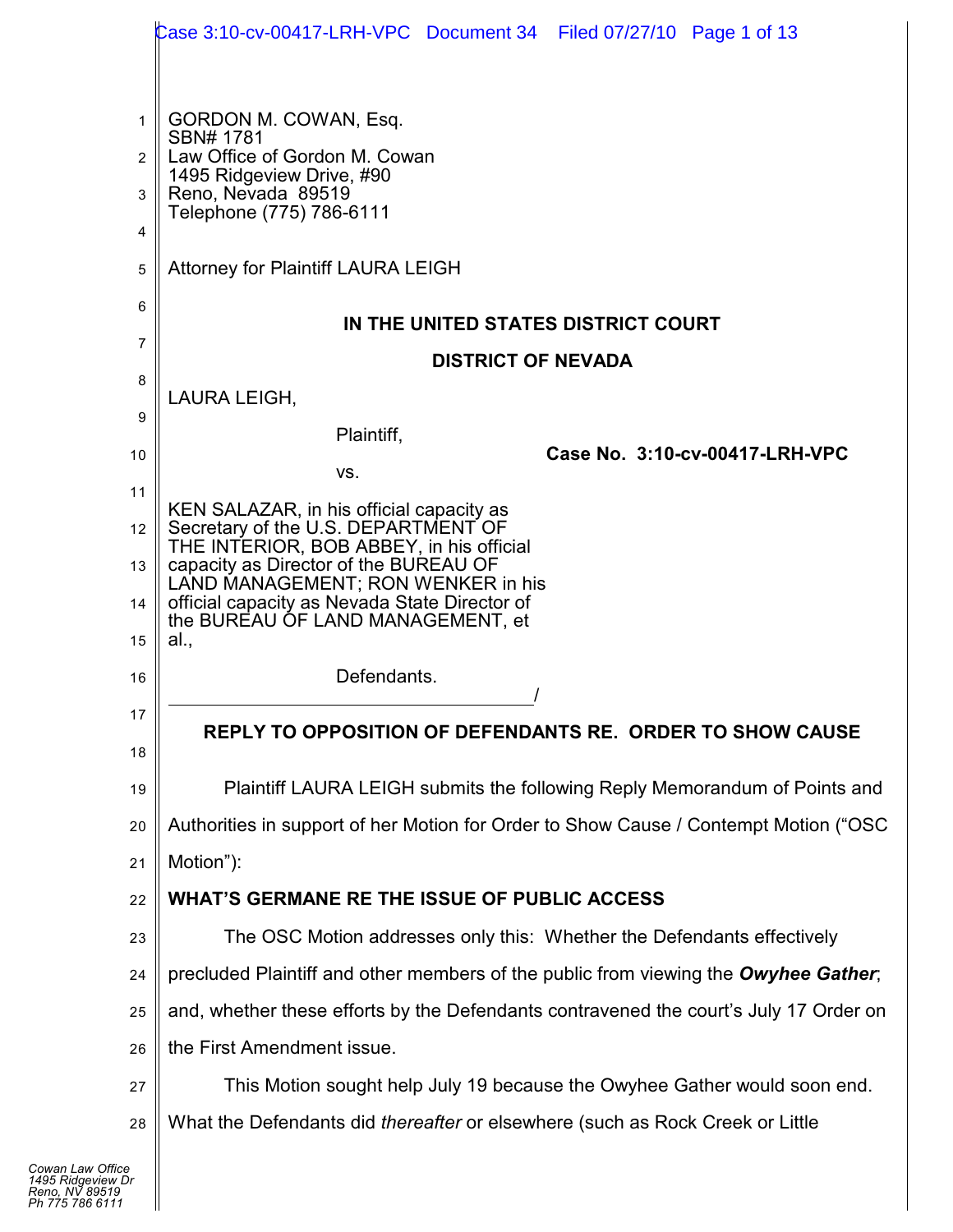1 2 Humboldt) to minimize the issue, is not germane. This Motion's focus is on whether the Defendants "substantially complied" to allow public access to the *Owyhee Gather*.

3

4

## *Defendants Admittedly Controlled Access to the Trap Site*

5 6 7 8 9 10 11 12 13 14 The Defendants admit this: whenever the Defendants asked the landowner for permission to bring members of the public to the Owyhee trap site, the owner granted their requests. No evidence suggests the Defendants were ever refused a request to bring members of the public onto the land. The Defendants admit they asked that four individuals of their choosing, from the public and not otherwise associated with the gather, be allowed to the gather trap site. These requests were granted by the landowner. The many supporting Declarations of Defendants make no mention whatsoever of anyone having made the effort to ask whether the Plaintiff or other observers may be allowed to come to observe the gather, particularly after the court ordered the Defendants to lift the closure.

15 16 17 18 19 20 The Defendants needed only to ask for permission to grant a member of the public access; and the landowner would comply. Once the court issued its order, the Defendants needed only to ask the landowner if Laura Leigh or others could come onto the land to observe the final day of the Owyhee gather. No Declaration of the Defendants suggests they made this effort. No Declaration of the Defendants suggests such a request would have been refused.

21 22 23 24 25 26 27 28 The issue of who had actual control over who could come into the area of the trap site is found in Mr. Shepard's Declaration. Admittedly, Mr. Shepard states this: During the entire period of time needed to complete the Owyhee HMA portion of the Tuscarora gather, only two groups of individuals outside of the BLM and contractor staff was allowed access through the private property. The first group was two independent veterinarians with the Review Team formed at the BLM Director's direction and the second was two credentialed equine specialists from two universities who were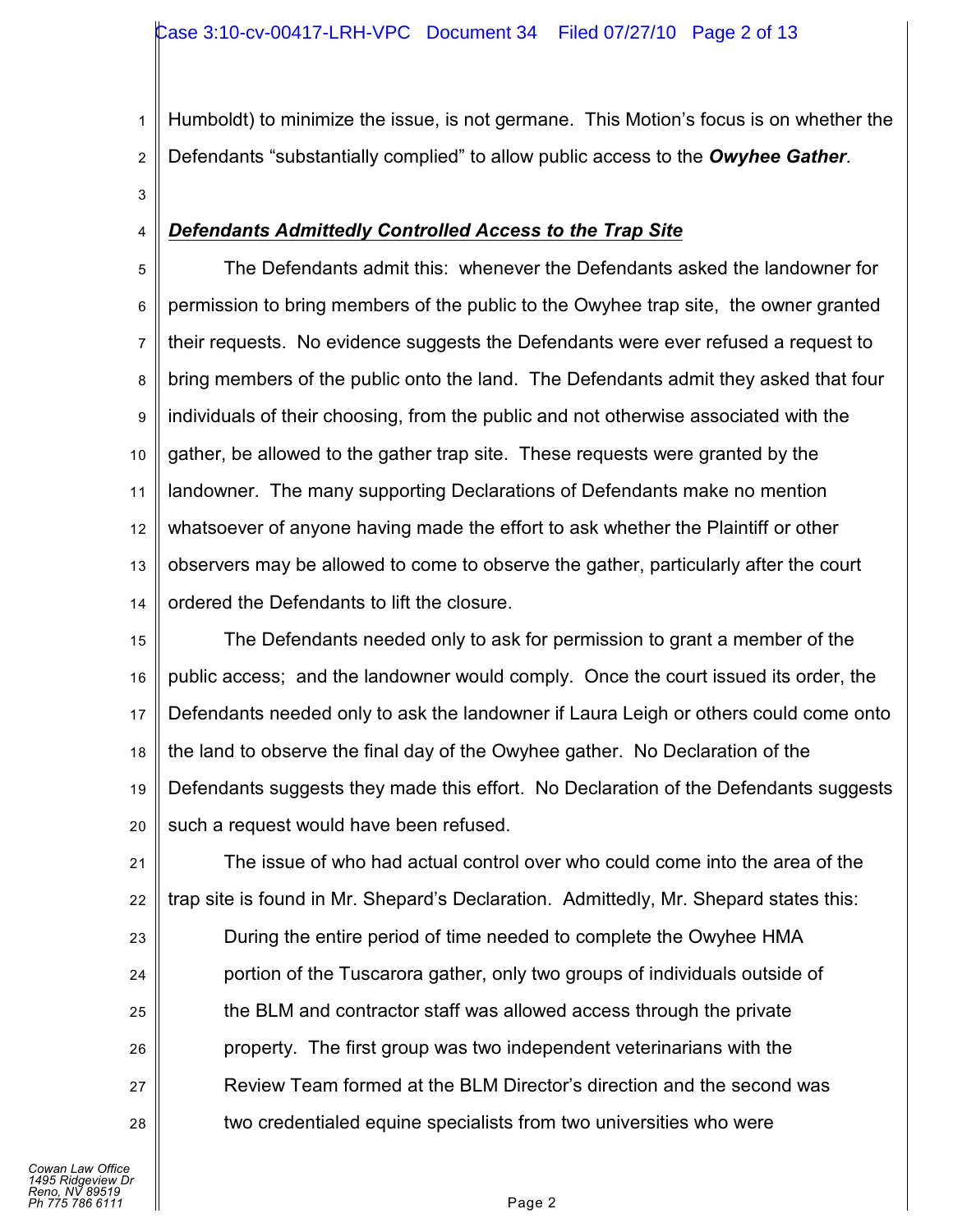selected by the American Horse Protection Association . . . .*BLM sought and obtained the private landowner's explicit approval to bring these non-BLM and non-contractor individuals into the private lands* . . . .

Shepard Declaration, (Doc 28), par. 18, p 4.

5 6 7 8 9 10 11 12 The conclusion compellingly follows, the Defendants maintained control over who could gain access to the trap site. Evidence demonstrates the Defendants needed only to ask for access for a member of the public and their wish would be granted. The Defendants in essence, had the final "say" in who could be present and who could not be present. The Defendants controlled the access and used the facade of "owner permission" to choose who could be present and who would be excluded. It was their choice and the owner facilitated the request. Rather than accommodate the Plaintiff, the Defendants made it more difficult for her.

13

1

2

3

4

- 14
- 15

#### 16 17 18 19 20 No one among the Defendants have admitted to being the specific individual who spoke, first-hand, with the landowner about allowing access to the public during the gather. The Declarations are entirely vague on the subject. None of these Declarations identify the individual who made these arrangements. Also, none of the many Declarations identify the landowner with whom they (whoever it was) spoke.

*No one from the Defendants Acknowledges Who Exactly Made Access Arrangements with the Owner. No one Identifies the Owner.*

21 22 23 24 25 26 27 Should the Defendants deny they could have obtained permission from the landowner to provide Plaintiff access to the property (but simply chose not to make contact for her), in that event, Plaintiff respectfully asks the court to require the Defendant to specifically identify in advance and bring with them for testimony, the particular individual who among them, actually and first-hand, spoke with the landowner concerning access issues at the Owyhee gather. That individual should be compelled to attend the hearing as a witness to discuss specifics of how these "access"

28 arrangement were made. The supporting Declarations are otherwise incompetent and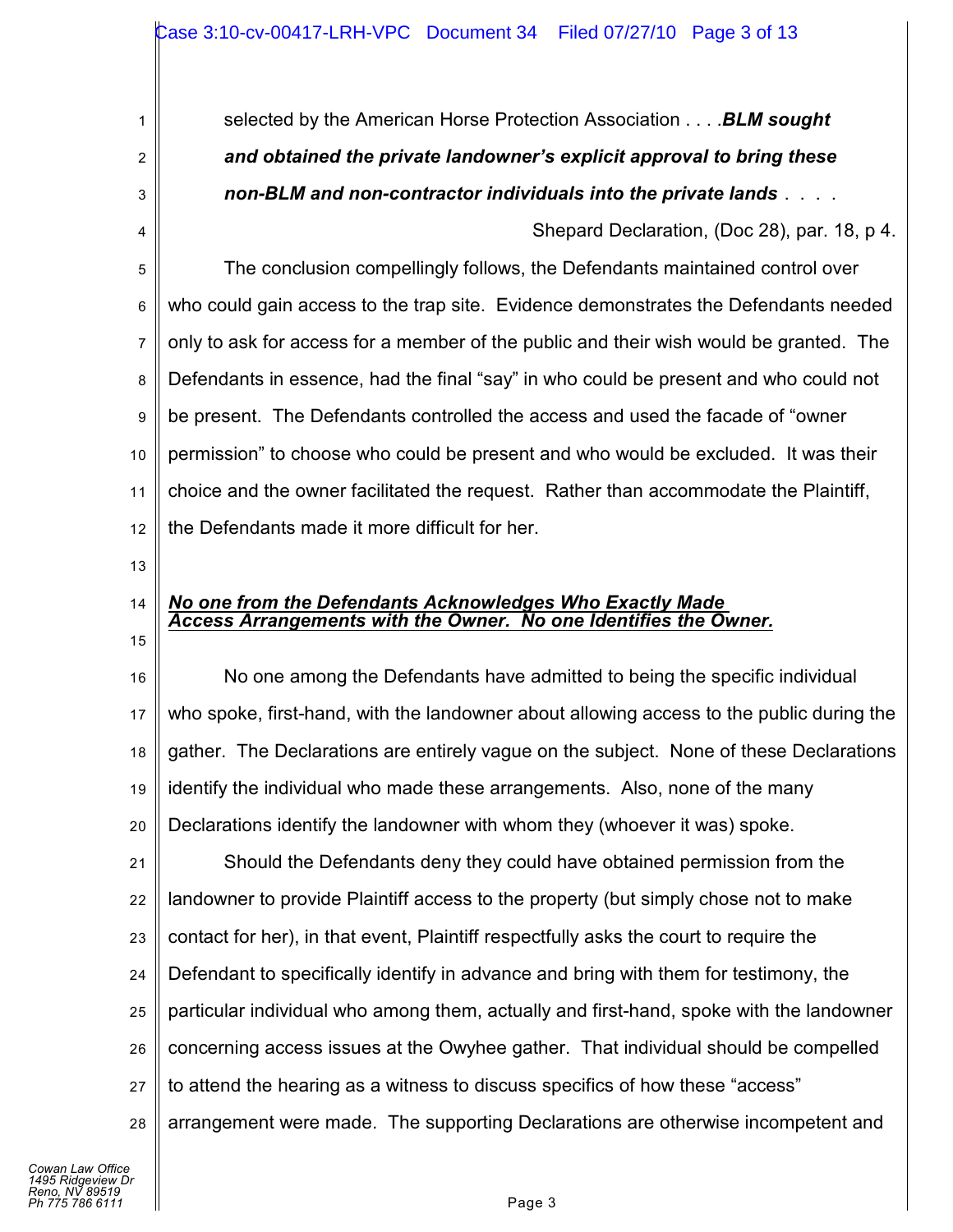1 should be stricken for lack of first-hand knowledge.

2 3 4 5 6 7 8 9 10 The issue may be deeper. When the landowner and BLM discussed public access when planning the Owyhee gather, perhaps the landowner conceded to the Defendants their (the Defendants') choices of who would be acceptable to them (the Defendants) in having access to the area. Again, should the Defendants remain unwilling to concede they held the ability to gain permission for access to the Owyhee HMA trap areas for most anyone the Defendants desired, including the Plaintiff, but merely chose not to do so, then the Defendants should be compelled to bring that specific individual from among them to court to testify with first-hand knowledge, about the specific arrangements made with the landowner concerning "access."

11

#### 12 *Competence of Affidavits*

13 14 15 16 The Defendants provide no first-hand account from any witness of how the owner refused permission (if this truly occurred) of the public. The Defendants fail to provide the identity of their "point person" who interacted with the landowner to understand this restriction. This is not competent evidence.

17

#### 18 *The Plaintiff Having Access to Speak with the Owner*

19 20 21 22 23 24 Defendants assert that Laura Leigh could have contacted the owner as easily as the Defendants could have, to ask permission for access. This contention is made following Defendants' counsel's statement to the undersigned that, paraphrased, "the owner is a crotchety old guy who is difficult to get a hold of." If such is the case, who as between the Defendants and Ms. Leigh, is in the better position to get a hold of the landowner to gain permission for access?

25 26 27 28 When Ms. Leigh was advised by BLM employees at the Elko BLM office July 17, that others had obtained written permission to enter the private property where the traps were located, she asked to see the letter of authorization. This letter presumably contained the owner's contact information. In reply to Ms. Leigh's request, the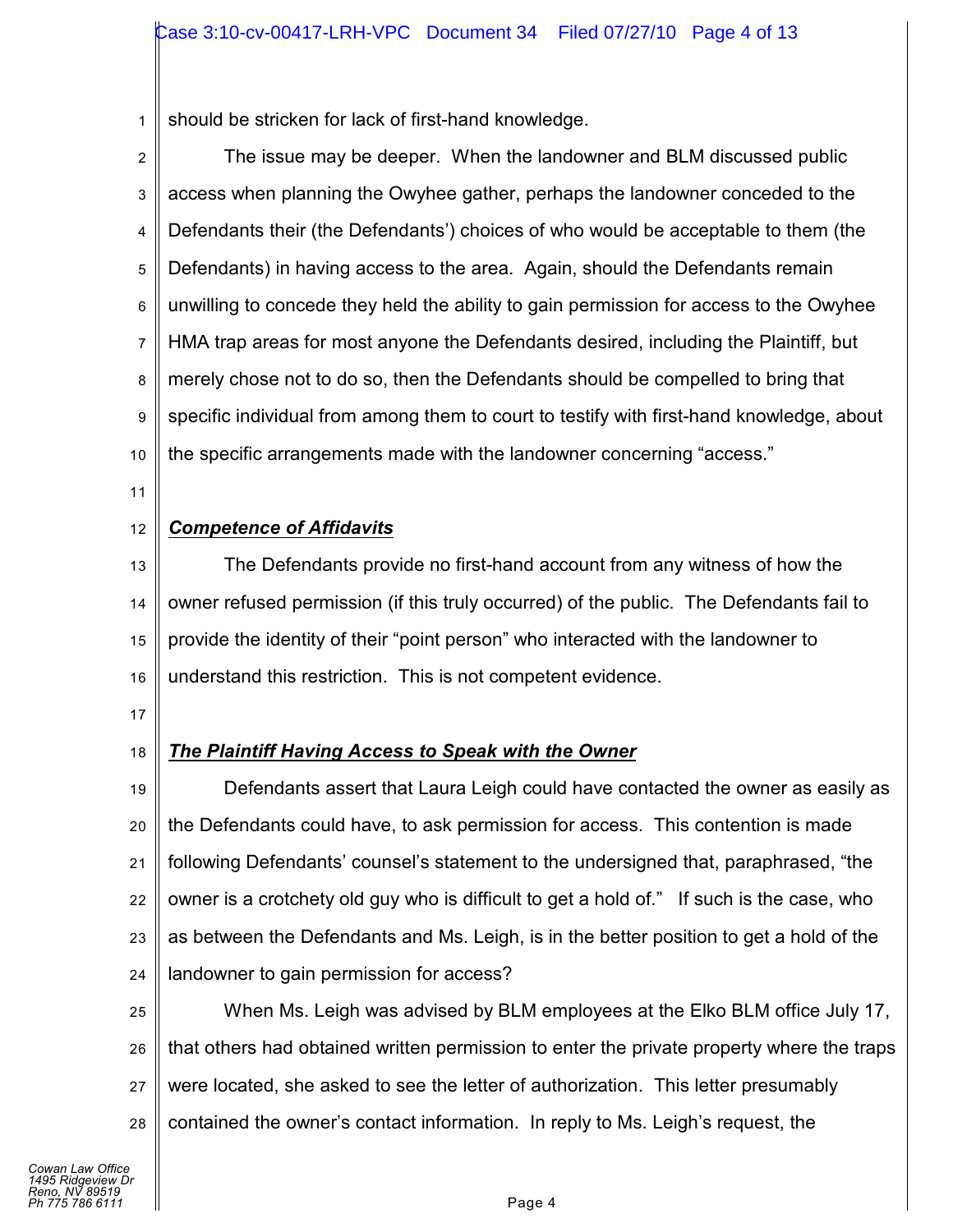1 2 Defendants advised that she could obtain a copy of the letter by filing a Freedom of Information Request.

3 4 5 6 The Defendants' contention begs the question: Were the two veterinarians who were allowed to view the Owyhee gather, required to ask permission directly with the landowner before they were provided access? Or, did the Defendants accommodate their access?

7 8 9 10 Were the two from APHA (there to observe and report about the gather), allowed by the Defendants to view the Owyhee gather at the trap site, compelled to locate the property owner and ask his permission before being granted access? Or, did the Defendants accommodate their access as well?

11 12 13 14 15 16 17 18 A fallacy of the Defendants' contention is this: The Defendants imply that gathering horses is tricky and dangerous. If such is the case, why then would the property owner have ultimate control over who comes and goes in the area when the Defendants are engaged in a dangerous activity? How tenable is it to have the property owner approve others' access while the Defendants are gathering wild horses? For the sake of safety and common sense, would it not be logical for the entity conducting the Owyhee gather, the Defendants in this instance, be given the final authority to control access during this activity?

19

20

24

25

26

27

28

# *The Defendants Did Not Address The Significant Issue*

21 22 23 Ms. Leigh's Declaration (Doc. 19-2) made one salient point that is not rebutted by the Defendants. At paragraphs 23-26 of her Declaration (pp. 6-7), Ms. Leigh relayed the following discussion with the BLM District Manager, Mr. Ken Miller.

23. On July 18, 2010, I received a call from Ken Miller, District manager of BLM, on my cell. Mr. Miller said that the landowner would allow me to visit but was concerned about liability and if the BLM would assume my liability, that I could enter and witness the Gather. Mr. Miller then conveyed the BLM was not willing to accept that responsibility.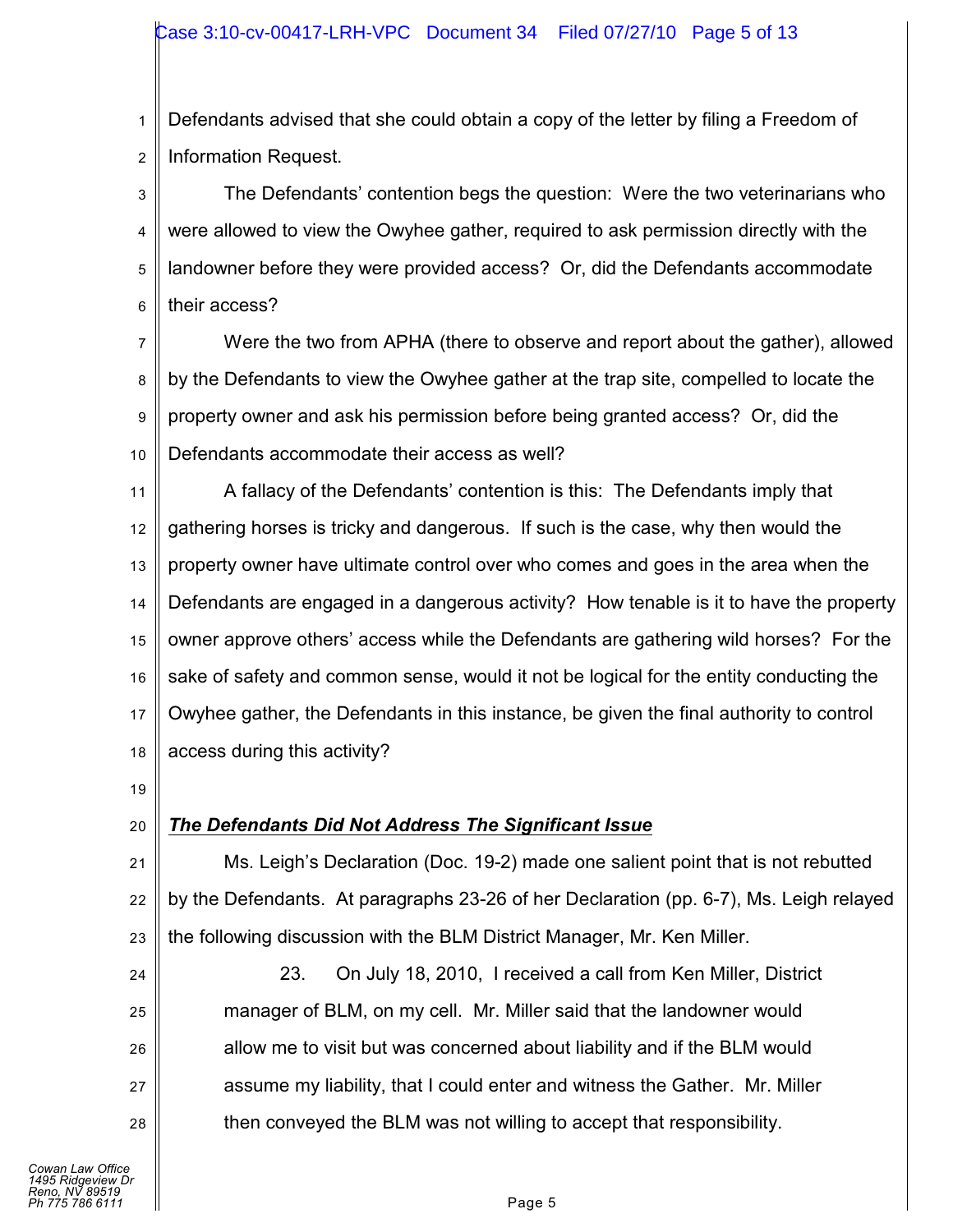24. I replied to Mr. Miller that the BLM was apparently accepting that responsibility for the two veterinarians to observe who were identified in the letter sent them by the landowner. I replied that at the previous gather in Calico that the BLM brought the public out to view and limited their access to certain areas and for limited periods of time. I offered Mr. Miller that I could follow that same protocol or whatever protocol the BLM imposed when clearing others to enter the Gather area. Mr. Miller then stated I should call Debbie Collins whom, I am informed and believe, is a public relations employee of the BLM, so as to determine the process and then apply for admission to the Gather area. I was under the impression that this process would take several days. I had been in contact with the BLM on multiple occasions prior to this Gather, to obtain access for observing this Gather. I am informed and believe I was already on a list of persons allowed in the Rock Creek gather.

25. I then reminded Mr. Miller that Owyhee would most likely complete by tomorrow and that Owyhee was a separate Gather from Rock Creek as had likewise been recognized by Judge Hicks. Mr. Miller replied he would see what he could do and I asked that he call me back to leave Debbie's telephone number for me on my voice mail.

26. Approximately 20 minutes after concluding this conversation with Mr. Miller, I received a call from him. I did not answer the phone as we had agreed because I assumed he was merely leaving me Ms. Collins' phone number. Rather than leave a phone number *I received a voice mail message indicating that in order to facilitate my observation of the Gather, that the "Solicitor" needed to approve my admission and that since I was actively engaged with the Solicitor perhaps because of this litigation, that this (my approval to gain access) was not likely to occur.* He did not identify the "Solicitor" or provide his or her contact

1

2

3

4

5

6

7

8

9

10

11

12

13

14

15

16

17

18

19

20

21

22

23

 $24$ 

25

26

27

28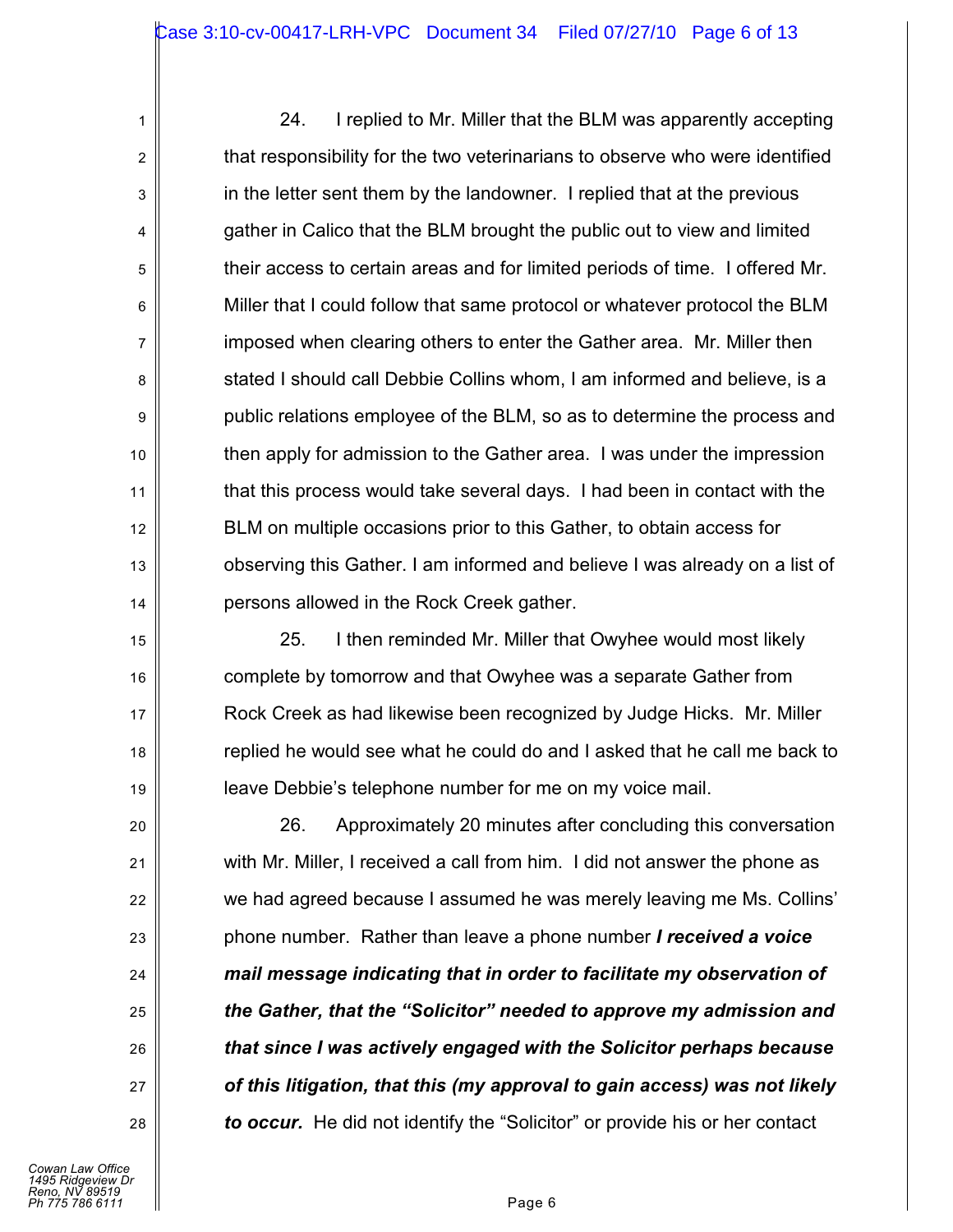| 1  | information.<br>(Doc 19-2) pp 6-7 (Emphasis added).                                          |
|----|----------------------------------------------------------------------------------------------|
| 2  | Mr. Miller's statement is an admission indicating that it came down to the                   |
| 3  | Solicitor's (Solicitor General's Office) approval and that it, was not likely to occur."     |
| 4  | Did the Defendants' Solicitor General's office know of the court's order? Granted            |
| 5  | Elena Kagan (the current Solicitor General) was embroiled in Congressional hearings.         |
| 6  | Wasn't a person present at the Defendant's counsel's table who was a representative          |
| 7  | of the Solicitor General's office?                                                           |
| 8  | Mr. Miller's statement also admits on July 19 he <i>did</i> have permission from the         |
| 9  | landowner to bring the Plaintiff onto the Owyhee HMA trap site; but the BLM                  |
| 10 | nevertheless chose not to accommodate her.                                                   |
| 11 | Once again, the Defendants maintained control over the Owyhee gather trap site               |
| 12 | area. The Defendants refused to accommodate her entry during the Owyhee gather.              |
| 13 |                                                                                              |
| 14 | <b>Closure Signs Remained in Place</b>                                                       |
| 15 | As late as July 20 official BLM closure signs remained posted in the Owyhee                  |
| 16 | HMA, contrary to the Declarations submitted by the Defendants. These were observed           |
| 17 | after the Owyhee HMA gather was completed. See Declaration of Katie Fite.                    |
| 18 |                                                                                              |
| 19 | The Defendants' Website Did Not Remove the Closure<br>Until After the Owyhee Gather was Done |
| 20 |                                                                                              |
| 21 | Plaintiffs believe the BLM notice on their website, indicating the gather areas              |
| 22 | remained closed, was not removed until after the Defendants placed the new protocol          |
| 23 | concerning public viewing, on their website. This change of notice didn't take place         |
| 24 | until after the Owyhee Gather was completed.                                                 |
| 25 |                                                                                              |
| 26 | The Handling of Plaintiff When She Returned to Elko                                          |
| 27 | Plaintiff is prepared to testify at the hearing, in support of her Declaration on the        |
| 28 | issues raised therein. A friend who accompanied here will likewise be available to the       |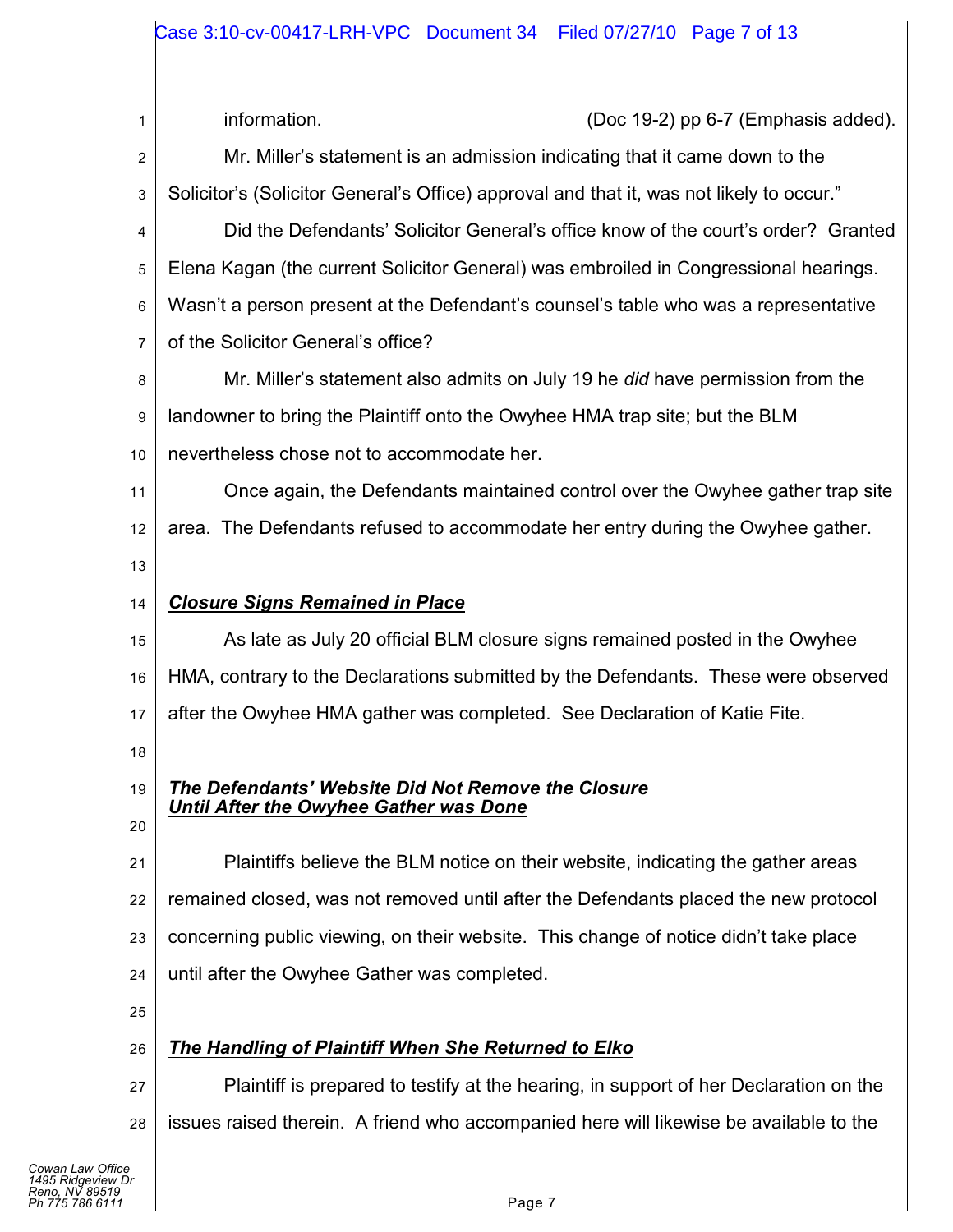1 2 court to testify on the issues. The court should be given the opportunity to size up these witnesses.

3 4

5

## *Public Access to the Owyhee Gather was More Restrictive than Prior Gathers*

6 7 8 9 Plaintiff's experience is that the Owyhee and also the Rock Creek and Little Humboldt gathers are much more restrictive to the public than other gathers have been in the past. Even where gathers in the past concluded on private lands the public (and Plaintiff) Plaintiff recall being given access to these private land areas.

10 11 12 Attached with this Motion is a photo of a gather the Plaintiff attended on a prior occasion. Plaintiff was not allowed this access at Owyhee. In fact, she was refused *any* access.

13 14 15 How the Defendants handled public access with prior gathers is relevant where the court allowed the Defendants to promulgate reasonable restrictions for health/safety concerns when lifting the BLM's closure.

16

#### 17 *Legal Discussion*

18 19 20 21 The court prefaced its order with the conclusion that there had in fact, been a prior restraint on the Plaintiff's First Amendment right of free speech and freedom of the press. She is after all, a journalist. She's credentialed. (See e.g., letter from Steven Long, editor of Horseback Magazine, attached).

22 23 24 25 26 27 28 The court's TRO order was clearly based on the fundamental right of the Plaintiff to observe government in action. Her observation and reporting would involve the Defendants' handling of a matter of significant public interest. Her preclusion was contrary to First Amendment notions and the Plaintiff's (and the public's) right to observe first-hand what the government was doing with a "public resource." Plaintiff clearly was credentialed and had business there in attending, in observing and in reporting the events of the day.

*Cowan Law Office 1495 Ridgeview Dr Reno, NV 89519 Ph 775 786 6111* Page 8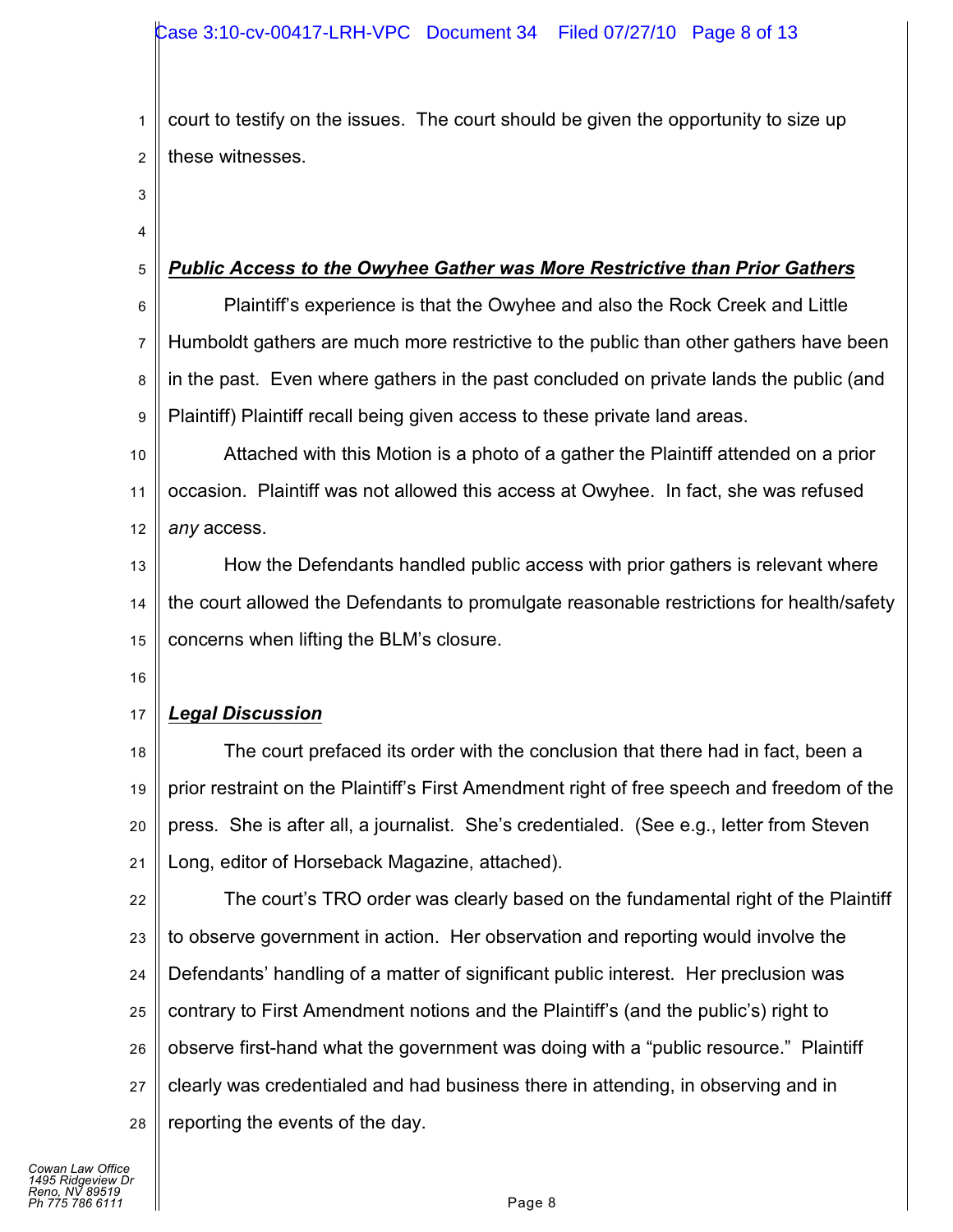1 2 3 4 5 6 7 Where the Defendants held the keys to who could come in and who could be excluded from trap sites, whether or not located on public or on private lands, in that event the Defendants maintained an obligation to make every reasonable effort to accommodate the plaintiff to comply with the order. Where the Defendants specifically arranged to have the Owyhee gather trap site placed on private property *for whatever reason*, the Defendants' choices caused the Plaintiff and the public to be excluded from the process.

8 9 10 11 The Defendants' defense appears to be that they somehow, "substantially complied" with the Order. Substantial compliance is available only where the Defendants made, "*every reasonable effort . . . to comply*." *Go-Video, Inc. v. Motion Picture Ass'n of America*, 10 F. 3d 693, 695 (9<sup>th</sup> Cir. 1993).

12 13 14 15 The Declarations of Defendants contend they took down all signs, promptly. But, observers found official BLM "closure" signs remaining in place after the Owyhee gather was over. This advised the public that public lands remained closed until after the Owyhee gather was completed.

16 17 18 19 The Declarations of Defendants contend they published a new protocol on their website in response to the court's order. This change in the website from what was published there previously as a closed-to-the-public notice, did not occur until after the Owyhee gather was completed.

20 21 22 23 The Plaintiff came to the BLM Elko office early in the morning to determine the protocol for proceeding so she would not run afoul of new restrictions, if any, that may have been put in place after the court's order. The Defendants there called the Sheriff on her rather than help her.

24 25 26 27 28 The Plaintiff asked for assistance from the Elko County Sheriff Deputy who was there at the instance of the BLM to deal with the Plaintiff. He refused her request for help. She asked for assistance on boundaries of private property so she would not cross private land. He refused her request for help. Plaintiff contends the Elko County Sheriff's Office, who admittedly (by Defendants' Declarations) was there because the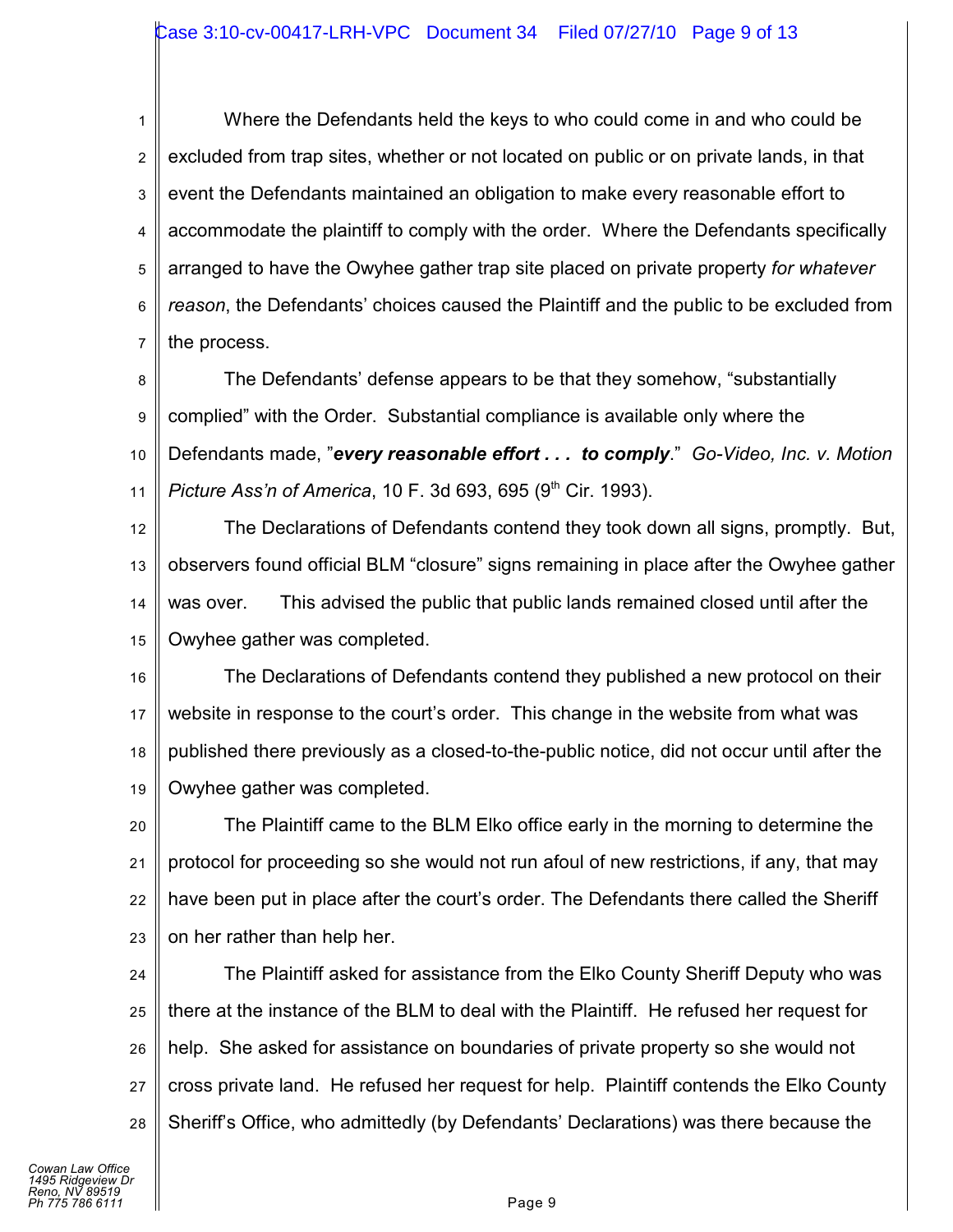1 2 BLM previously arranged for their assistance, are the ostensible agents of the Defendants.

3 4 5 6 7 8 The Plaintiff finally found the road which led her closest to the trap site. But the Plaintiff was met by a roadblock consisting of "official" vehicles, BLM included, who advised, if they went further they would be arrested for trespass. The Plaintiff determined by GPS coordinates and a map that the location where they were stopped and threatened with arrest, was public; and that the road continued on as a public road well beyond where she was stopped.

9 10 11 12 13 If these are instances or examples of the Defendants and their ostensible agents making, "every reasonable effort . . . to comply" with the order, then the Defendants were able to escape public scrutiny, public comment and public thought relative to their action in the controversial "management" of a "public resource" without violating court's order or the spirit and intent of the order.

14

15

### **SECOND ISSUE RE "EMERGENCY" CONDITIONS IN OWYHEE**

16 17 18 19 Mr. Shepard testified, there were "no cows." Mr. Shepard testified, there were, "no fences." Mr. Shepard testified, there was, "no water." Clearly, he was referring to the emergency situation facing the Owyhee HMA; the *entire* Owyhee HMA; and *only* the Owyhee HMA when he gave the court these observations.

20 21 22 23 24 25 26 27 When the court was concerned with the issue of placing seventy-five percent of the Owyhee HMA herd in jeopardy with a single ruling, the court was asking straight forward questions that concerned the court about the Owyhee HMA. The court was looking for straight forward answers. Most in the courtroom, including the undersigned, were of the belief Mr. Shepard was in fact, testifying about the *entire* Owyhee HMA and *only* the Owyhee HMA when he was describing the emergency. He made no mention in open court that he was referencing only small portions of the entire Owyhee HMA. If only small areas within Owyhee HMA were his concern, Mr. Shepard was given

28 ample opportunity to clear the air and explain this when asked these three , simple

*Cowan Law Office 1495 Ridgeview Dr Reno, NV 89519 Ph 775 786 6111*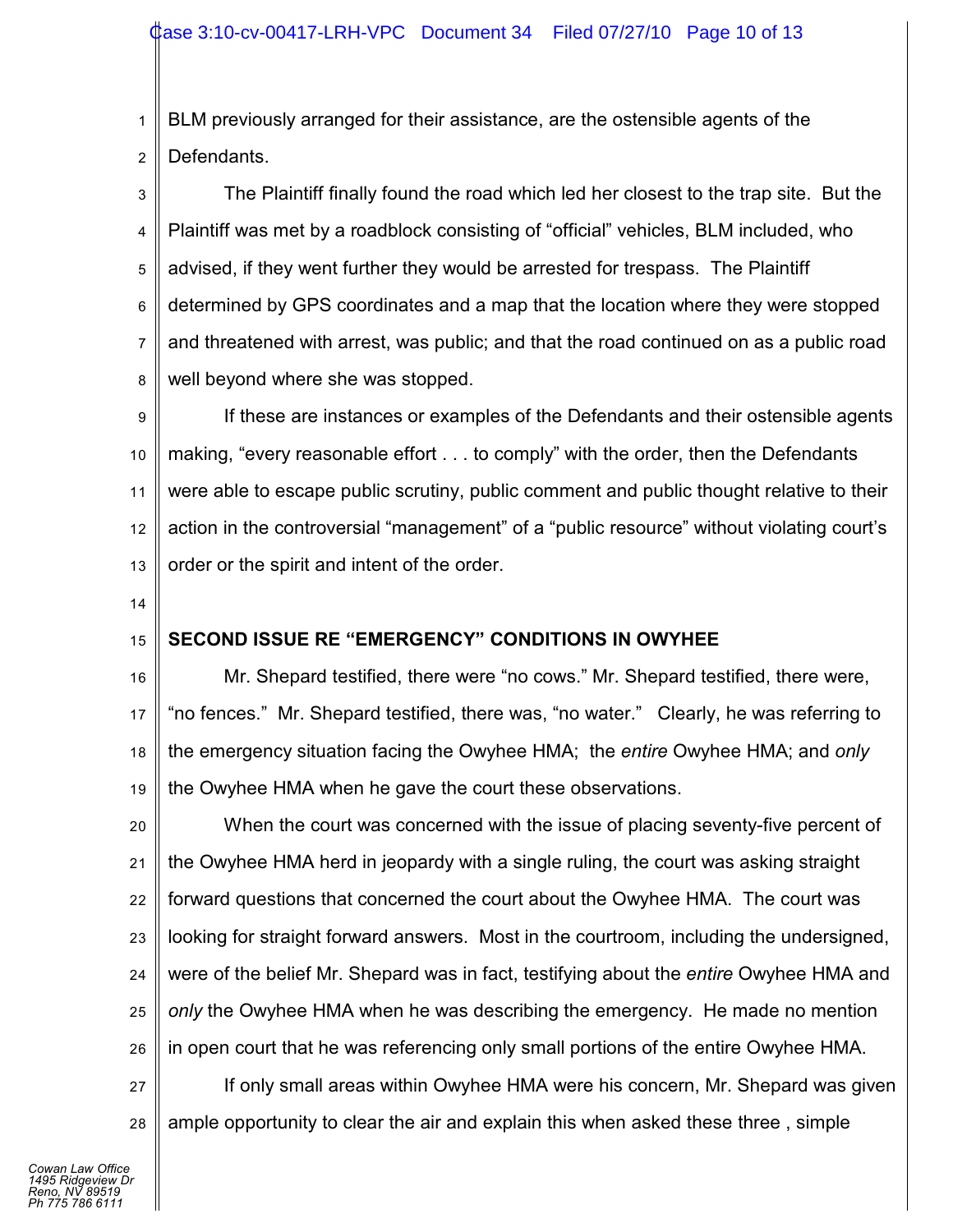### Case 3:10-cv-00417-LRH-VPC Document 34 Filed 07/27/10 Page 11 of 13

1 2 3 4 5 questions: Was there water? Were there cows? Were there fences? His "no" to each of these questions left all in the courtroom concluding that all herds of wild horses in the entire Owyhee HMA were in jeopardy for lack of water. It was this testimony and presentation that caused the court to rule by lifting the injunction to allow the BLM's gather to proceed.

6 7 8 9 When someone independently went to check the area to determine if there were cows, if there was water and if there were fences, only then do we learn Mr. Shepard either didn't understand the questions or he was somehow not given the opportunity to explain, or he was somehow confused.

10 11 12 13 These three questions from counsel (cows, water, fences) were germane to the issue since the Defendants contended the Owyhee HMA horses were out of water and no fence precluded these wild horses from obtaining water *if water were available which it was not,* according to Mr. Shepard.

14 15 16 17 18 After hearing the surprise witness, Mr. Shepard, the court was torn, using the phrase of being given a "classic Hobson's choice" on how best to rule. With Mr. Shepard's testimony and the Defendants' newly completed report made available at the end of the hearing, the court relied on this evidence to lift the injunction and deny the TRO as it pertained to the gather.

19

20

24

25

26

27

28

# *Katie Fite's Investigation July 25 and 26,2010*

21 22 23 Filed concurrently with this Motion are photos taken by Katie Fite, July 25 and July 26. These are photos of the South Fork of the Owyhee River, within the Owyhee HMA.

These photos are noteworthy for several reasons, namely the following:

- 1. All photos were taken within the Owyhee HMA;
- 2. There's *more* water in the Owyhee HMA than Mr. Shepard admits, even today in his "explanatory" Declaration;
	- 3. Wild horses are depicted traveling to the water in groups;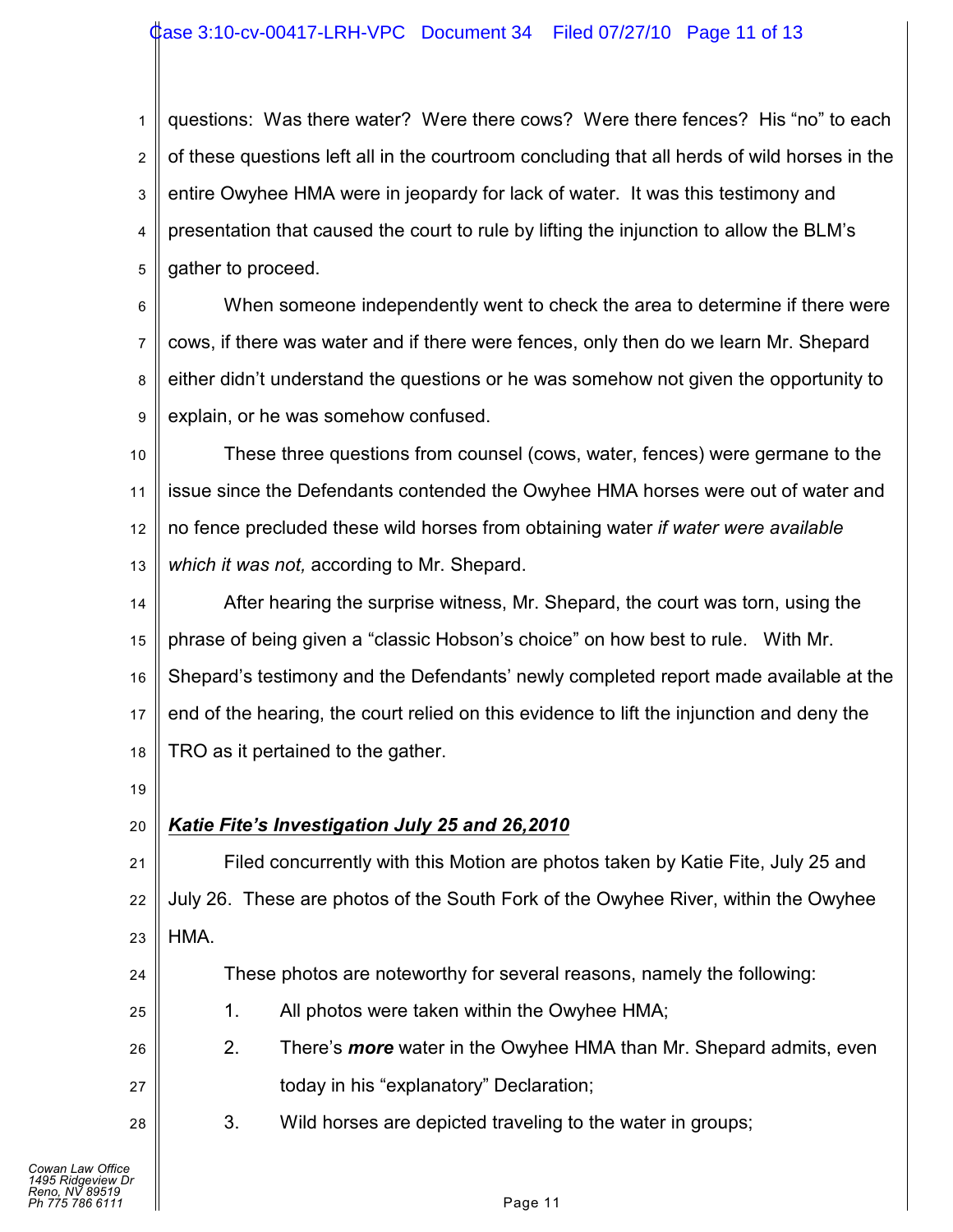| 1                                                                          | The pictured dead horse is lying atop boulders, apparently driven there by<br>4.      |
|----------------------------------------------------------------------------|---------------------------------------------------------------------------------------|
| 2                                                                          | some event.                                                                           |
| 3                                                                          | Ms. Fite will be at the hearing to answer any question the court desires. The         |
| 4                                                                          | undersigned suggests, so there's no potential for an alleged "spin" of her testimony, |
| 5                                                                          | that the court ask her the questions, should the court desire this opportunity.       |
| 6                                                                          | <b>CONCLUSION</b>                                                                     |
| 7                                                                          | If the Defendants had nothing to hide, why then did they not make their efforts at    |
| 8                                                                          | Owyhee a transparent process? Bringing in journalists or others of their own choosing |
| 9                                                                          | doesn't cut it. The Defendants interfered with the Plaintiff's constitutional rights  |
| 10                                                                         | irrespective of the court's order.                                                    |
| 11                                                                         | The Plaintiff has done nothing wrong; yet she's portrayed as the unreasonable         |
| 12                                                                         | one and (according to the Defendants' chosen contractor) the one who caused all the   |
| 13                                                                         | horses deaths.                                                                        |
| 14                                                                         | The Plaintiff merely sought transparency in the process. The court agreed. The        |
| 15                                                                         | Defendants nevertheless shut the door and finished the job in the air of secrecy      |
| 16                                                                         | irrespective of the order, foregoing "every reasonable effort to comply."             |
| 17                                                                         | Plaintiff respectfully requests the court grant the relief requested.                 |
| 18                                                                         | Dated this 27 <sup>th</sup> day of July 2010                                          |
| 19                                                                         | RESPECTFULLY SUBMITTED,<br>LAW OFFICE OF GORDON M. COWAN                              |
| 20                                                                         |                                                                                       |
| 21                                                                         | /S/                                                                                   |
| 22                                                                         | Gordon M. Cowan Esq. (SBN 1781)<br>Attorney for Plaintiff LAURA LEIGH                 |
| 23                                                                         |                                                                                       |
| 24                                                                         |                                                                                       |
| 25                                                                         |                                                                                       |
| 26                                                                         |                                                                                       |
| 27                                                                         |                                                                                       |
| 28                                                                         |                                                                                       |
| Cowan Law Office<br>1495 Ridgeview Dr<br>Reno. NV 89519<br>Ph 775 786 6111 | Page 12                                                                               |